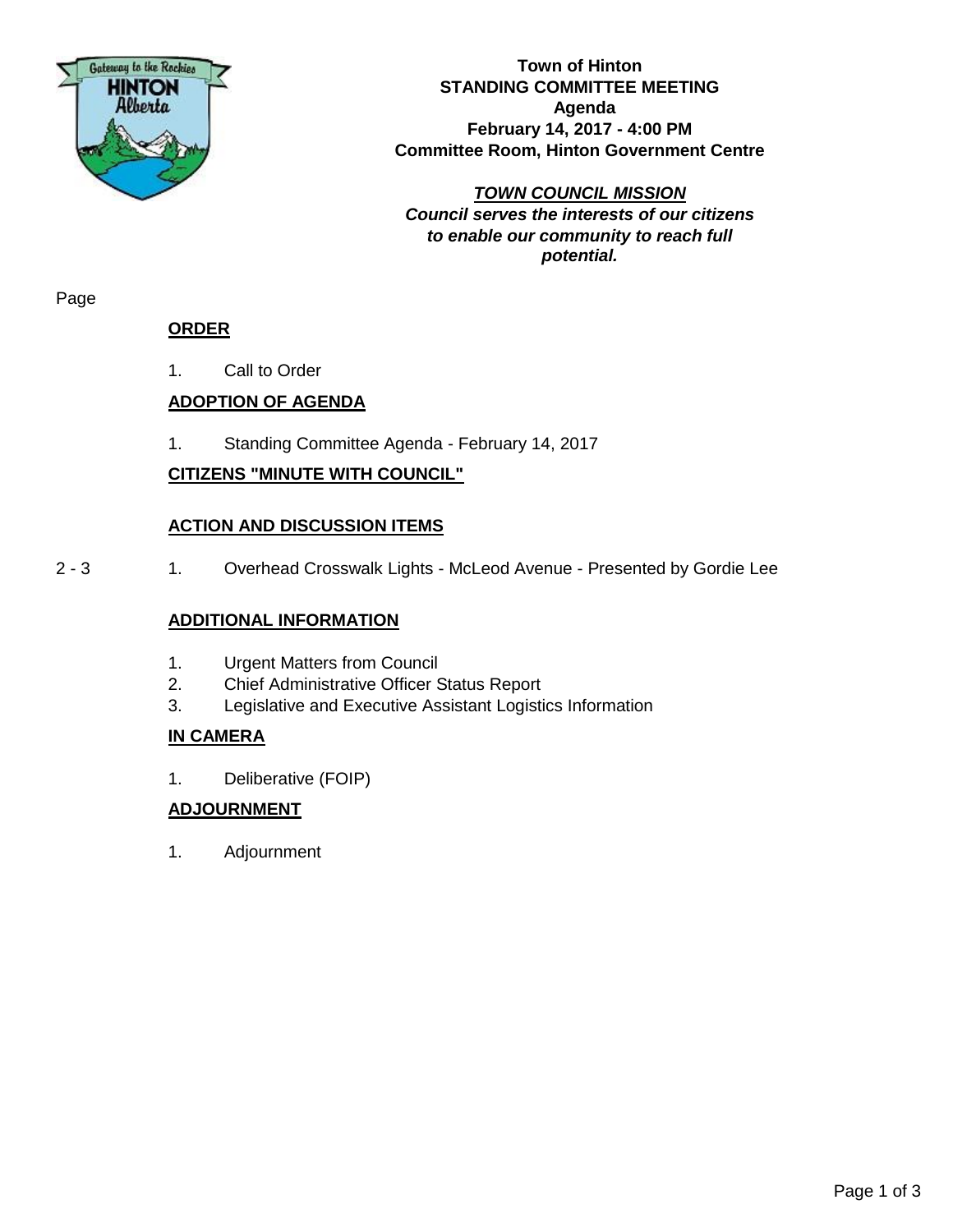

# **TOWN OF HINTON DIRECTION REQUEST**

| DATE:               | February 8, 2017                                 |
|---------------------|--------------------------------------------------|
| TO:                 | STANDING COMMITTEE MEETING OF FEBRUARY 14, 2017  |
| <b>FROM:</b>        | Gordie Lee, Director of Infrastructure Services  |
| <b>APPROVED BY:</b> | Mike Schwirtz, Chief Administrative Officer      |
| RE:                 | <b>Overhead Crosswalk Lights - McLeod Avenue</b> |

### **Purpose**

This item is before Council to seek direction on installing overhead crosswalk lights near Ecole Mountain View School on McLeod Avenue.

### **Issue**

Concerns have been brought forward by the Parents Council from Ecole Mountain View School concerning safety for pedestrians using the crosswalk directly in front of the school.

### **Administration Comments on Situation / Options**

Representatives from the Town of Hinton, RCMP, Ecole Mountain View School Council and the Mountain View School Principal met February 2, 2107 to discuss safety concerns at school crosswalks in front of Ecole Mountain View School. There are three crosswalks in the immediate area. The crosswalk of most concern expressed by members of the school council is the middle one located directly in front of the school.

One key concern that the group highlighted as being a unique factor is that McLeod Avenue is an undivided four-lane connector road running in front of the school. This makes for a higher volume of traffic and increases the occurrences of higher speed vehicle traffic interacting with pedestrians. Photo radar statistics support this fact.

RCMP report that when conventional enforcement is present in this school zone that traffic speeds for the most part are obeying the school zone speed limit.

### **Administration's Conclusion / Proposed Direction**

Administration recommends that flashing crosswalk lights are warranted for this area. There are several crosswalk lights around town - curbside as well as overhead. Due to the width of McLeod Avenue and the absence of a center meridian we believe that overhead crosswalk lights are warranted and would provide the best visibility and awareness for motorists and pedestrians.